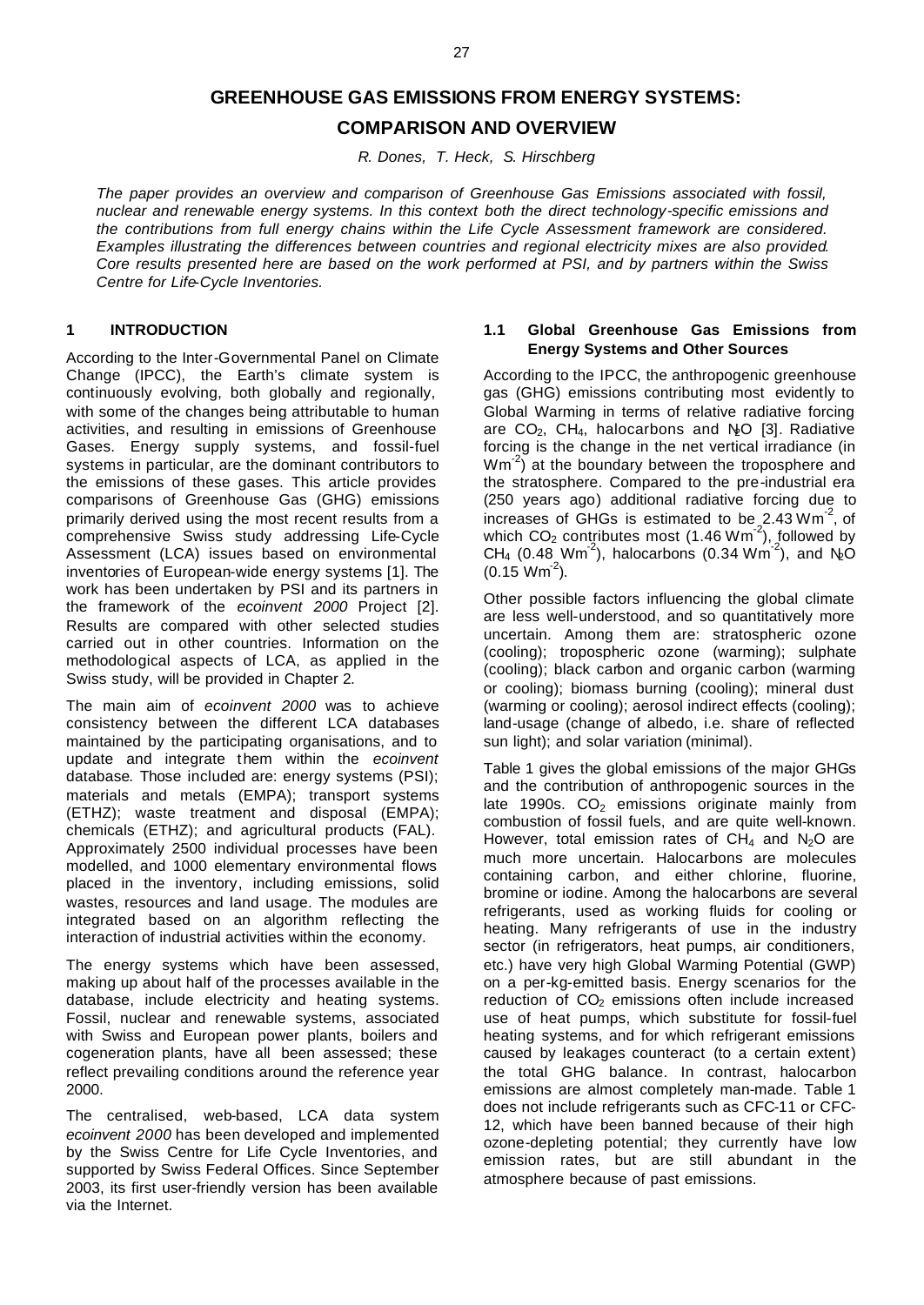|                               | <b>Annual Emissions</b> | Life time  | <b>GWP</b> | $CO2$ -equiv.    |
|-------------------------------|-------------------------|------------|------------|------------------|
|                               | [Mt/year]               | [years]    | 100-yr     | 100-yr [Mt/year] |
| $CO2$ :                       | 29000                   |            |            | 29000            |
| - Fossil fuels                | 22400                   |            |            | 22400            |
| - Cement production           | 700                     |            |            | 700              |
| - Land use, etc.              | 6000 (3000-9000)        |            |            | 6000             |
| CH4:                          | 600                     | $8.4 - 12$ | 23         | 13800            |
| - Energy                      | 100 (89-110)            |            |            | 2300             |
| - Biomass burning             | $40(23-55)$             |            |            | 900              |
| - Other anthropogenic sources | 230                     |            |            | 5300             |
| - Natural sources             | 230                     |            |            | 5300             |
| $N2O$ :                       | 26                      | 120        | 296        | 7700             |
| - Automobiles                 | $0.3(0.2 - 0.4)$        |            |            | 90               |
| - Industry, incl. Energy      | $2.0(1.1-2.8)$          |            |            | 600              |
| - Other anthropogenic sources | $8.5(7.6-9.6)$          |            |            | 2500             |
| - Natural sources             | 15                      |            |            | 4500             |
| HFC refrigerants:             |                         |            |            |                  |
| $HFC-23$                      | 0.007                   | 260        | 12000      | 84               |
| <b>HFC-134a</b>               | 0.025                   | 13.8       | 1300       | 33               |
| <b>HFC-152a</b>               | 0.004                   | 1.4        | 120        | 0.5              |
| Other halocarbons:            |                         |            |            |                  |
| Perfluoromethane $(CF_4)$     | 0.015                   | >50000     | 5700       | 86               |
| Perfluoroethane $(C_2F_6)$    | 0.002                   | 10000      | 11900      | 24               |
| Sulphur hexafluoride (SF6)    | 0.006                   | 3200       | 22200      | 133              |

**Table 1:** Annual emissions of important greenhouse gases in the late 1990s [3].

Emissions are given in real mass per year and CO2-equivalent mass per year.GWP=Global Warming Potential; HFC=Hydrofluorocarbon. All figures have been rounded.

# **1.2 Methodological Basis and Scope of Comparisons**

The most straightforward accounting of GHG emissions is based on emission factors associated with combustion of the various fossil fuels. This approach can also be used for estimating the overall national emission invent ories, but is not practical when trying to fully account for emissions associated with the use of specific technologies. While uses of nuclear and renewable energy sources exhibit practically negligible emission levels for GHGs at the stage of power generation, the same is not necessarily true for other stages of the corresponding energy chains. In addition, emissions may arise when manufacturing the components for the plants, transporting fuels and other materials, or at the decommissioning stage.

LCA, an approach utilising process-chain analysis specific to the types of fuels used in each process, allows for the full accounting of all such emissions, even when they take place outside the national boundaries. Thus, LCA considers not only emissions from power plant construction, operation and decommissioning, but also the environmental burdens associated with the entire lifetime of all the relevant upstream and downstream processes within the energy chain. These processes include exploration, extraction, processing and transport of the energy carrier, as well as waste treatment and disposal. The direct emissions include releases from the operation of power plants, mines, processing factories and transport systems. In addition, indirect emissions are also covered, originating from manufacturing and transport of materials from energy inputs to all steps in the chain, as well as those from the infrastructure.

An alternative, non-process-oriented approach is the Input/Output (I/O) method, which divides the economy

into distinct sectors, and is based on the input and output between the sectors to generate the energy flows and associated emissions. A hybrid approach is also frequently employed, combining LCA and I/O methods; the I/O method is then used exclusively for assessing the processes of secondary importance.

# **2 ENERGY CHAIN SPECIFIC GREENHOUSE GAS EMISSIONS**

Some basic features of the LCA methodology, as applied to the Swiss applications, are summarised below; most of these principles also apply to other state-of-the-art studies which, however, may differ in terms of scope, level of detail, specific assumptions, and methodology applied (some results are based on hybrid approaches). The most important features are listed here.

- Energy systems, transport systems, material manufacturing, production of chemicals, waste treatment and disposal, as well as agricultural products, have all been assessed using detailed process analysis developed under common and consistently defined rules.
- Electricity inputs have been modelled using production technology or supply mix as close as possible to the actual situation. In the case of lack of specification, the UCTE (Union for the Coordination of Transmission of Electricity, mainly continental Western Europe) mix was used as an approximation.
- Allocation criteria were developed for multipurpose processes.

The results provided in this section focus on electricity supply, but selected results are also given for heat generation and cogeneration systems. All GHG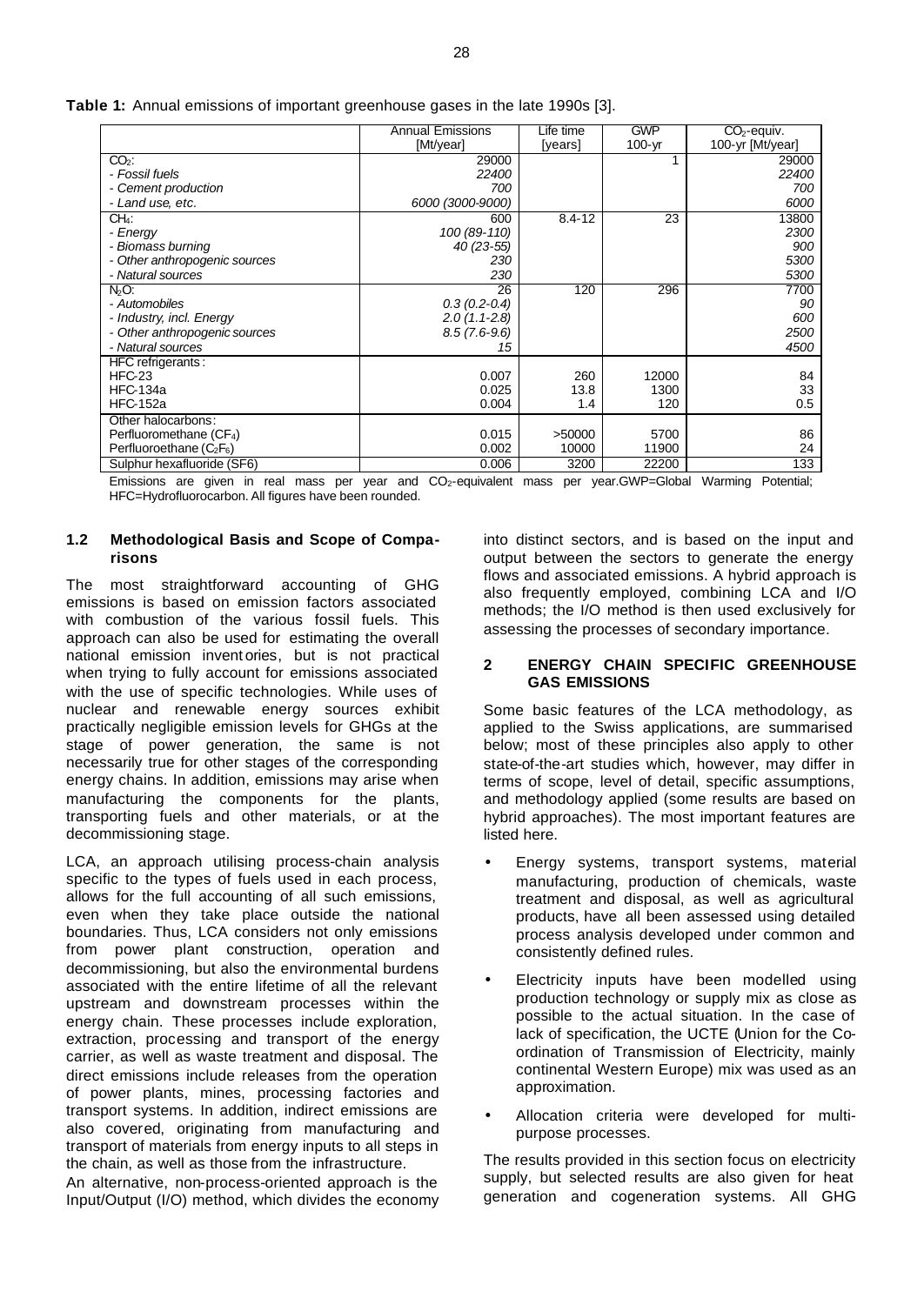emissions are given using GWP for the 100 years time horizon [3].

# **2.1 Fossil Energy Chains**

# **2.1.1 Coal**

# *Hard Coal*

In the Swiss study [1], European, country-specific, average power plants were analysed, operating around year 2000. For the estimation of the infrastructure of the plants, two rated power levels of 100 MW and 500 MW were considered; a mix with a share of 10% and 90%, respectively, was defined for the reference plant. The reference unit was assumed to be used under mid-load, with 4000 hours of operation per year at full capacity, and 150 000 hours over its entire lifetime. Emission of  $CO<sub>2</sub>$  was estimated on the basis of coal characteristics (i.e. at Lower Heating Values, in the range 22.1 MJ/kg to 26.6 MJ/kg), and at the average net efficiencies of single units operating in Europe (29% to 40%); the emissions of  $CH_4$ ,  $N_2O$  and CO are averages taken from the literature.

Average coal from eight supply regions was considered: West and East Europe, North and South America, Australia, Russia, South Africa and the Far East. Specific average data were used for the coal characteristics (i.e. at Upper Heating Values, in the range 20 MJ/kg to 28 MJ/kg), the share of open pit to underground mines, methane emissions, land usage and energy use for each of the regions. Import mixes have been defined for the year 2000 for all European countries with coal plants.

The average methane emissions from coal mining in the eight regions modelled range from  $0.16$  g CH<sub>4</sub>/kg (typical emission from open-pit coal mines in the USA) to 13.6 g CH4/kg (coal produced in Western Europe).

The results for GHG GWP 100a from the chains associated with the average hard coal power plants in European countries is from 949 g  $CO<sub>2</sub>$ -equiv./kWh for the NORDEL (Scandinavian) countries to 1280 g CO<sub>2</sub>-equiv./kWh for the Czech Republic (including several co-generating plants in which the emission is entirely allocated to electricity generation). The average for UCTE countries (excluding the CENTREL countries, i.e. the Czech Republic, Hungary, Poland and Slovakia) in year 2000 is 1070 g  $CO<sub>2</sub>$ -equiv./kWh. Methane contributes nearly 7% to the total GHG emissions for the UCTE average hard-coal chain, N<sub>2</sub>O about 0.8%, while  $CO<sub>2</sub>$  emissions essentially make up the rest.

The upstream chain contributes between 8% (Portugal) to 12.5% (Germany) to the total GHG emission. The total GHG associated with production regions varies between 0.04 kg  $CO<sub>2</sub>$ -equiv./kg coal (in South America) to  $0.288$  kg CO<sub>2</sub>-equiv./kg coal (in Russia).

Figure 1 gives a comparison between the range of averages estimates of normalised GHG emissions for the UCTE countries [1], the averages for Japan [4] and the USA [5], the range obtained for the coal chain in the Shandong Province in China [6], and the range according to a world-wide survey carried out in 1997 [7]. As can be seen, the Japanese and the US results are on the lower side of the ranges for the UCTE countries, and for the world-wide 1997 survey; the same applies to the lower range estimates from the study for China. The higher range from the Chinese study reflects the low efficiency characteristics of their plants, in particular for the smaller units, as well as the large contribution from mining. The potentially very substantial (but difficult to estimate) additional GHG emissions from uncontrolled coal fires have not been included in the statistics.





# *Lignite*

The reference plant used for lignite in the Swiss LCA study [1] has similar characteristics to those for hard coal, but a larger share of plants of low-rated power has been used. The reference unit is assumed to be used for a base load of 6000 hours of operation per year, at full capacity, and for a total of 200 000 hours during its lifetime. Emissions of  $CO<sub>2</sub>$  are estimated on the basis of the characteristics of average lignite boring (i.e. Lower Heating Values, in the range 5.2 MJ/kg to 16.6 MJ/kg), and the average efficiencies of single units operating in Europe (between 23% and 40%, averaged over all countries), while emissions of  $CH<sub>4</sub>$ , N<sub>2</sub>O and CO are UCTE-averages taken from the literature.

Considering that lignite plants are mine-mouth, only an average European open-pit mine has been modelled, and this on the basis of information limited to a few mines. Only  $0.23$  g CH<sub>4</sub>/kg lignite is assumed to have been emitted during the mining operations.

The results from the chains associated with the average lignite power plants in the European countries is from 1060 g  $CO<sub>2</sub>$ -equiv./kWh (for Austria) to 1690 g  $CO<sub>2</sub>$ -equiv./kWh (for Slovakia). The average for the UCTE countries (excluding CENTREL) in the year 2000 is calculated as  $1230 g CO<sub>2</sub>$ -equiv./kWh. Methane contributes about 0.6% to total GHG emission for the UCTE-averaged lignite chain,  $N_2O$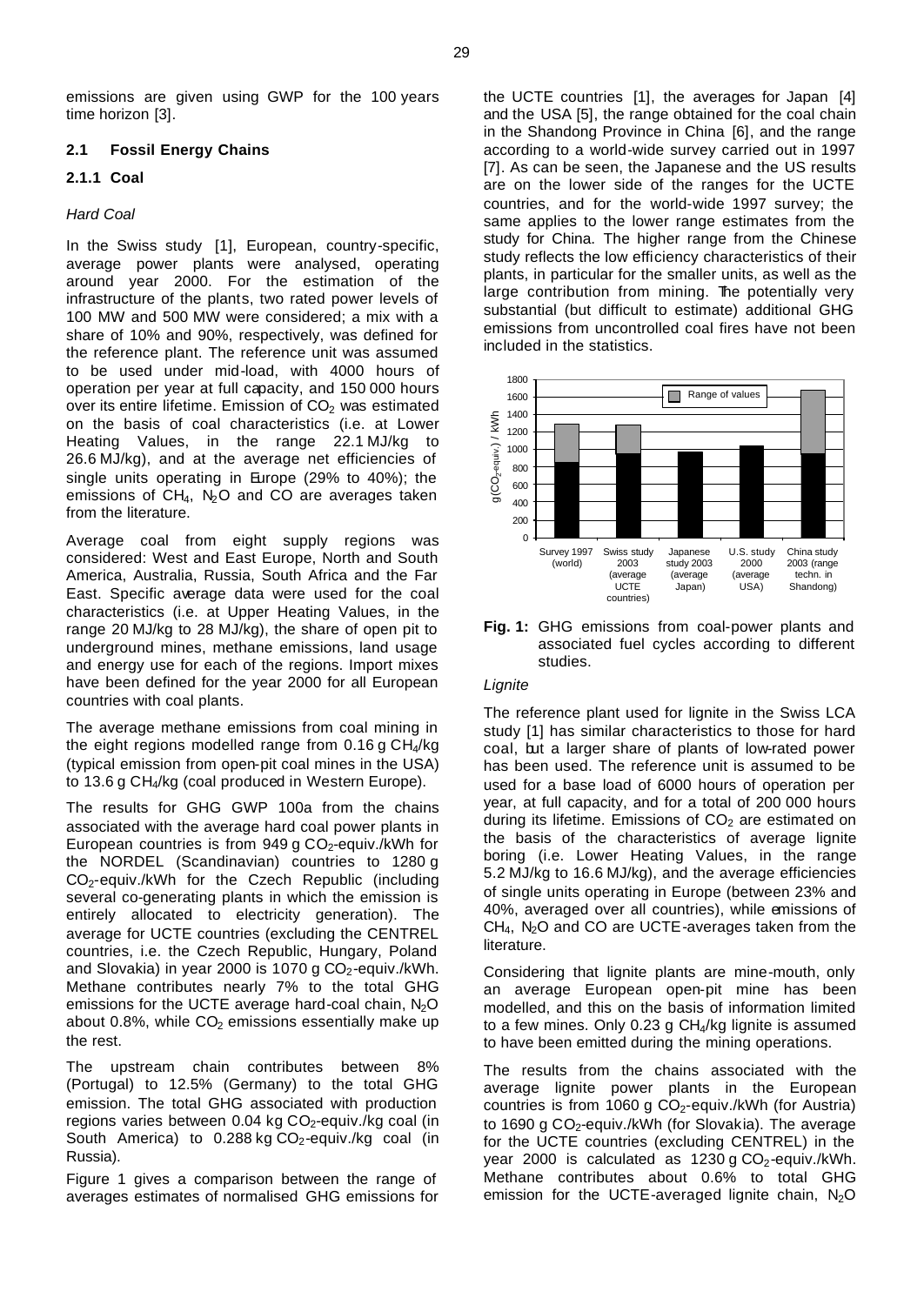about 0.5%, while the  $CO<sub>2</sub>$  emissions essentially make up the rest. Mining contributes marginally between 0.9% (France) to 2.6% (Greece) to the total GHG level.

# **2.1.2 Oil**

Since the role of oil in electricity generation is decreasing, only a few key factors are provided in the Swiss study [1].

The average GHG emissions of oil chains from the European countries range from 519 g  $CO<sub>2</sub>$ -equiv./kWh to  $1200 g CO<sub>2</sub>$ -equiv./kWh, depending on the respective use of power plants for base or peak load. The UCTE average for the year 2000 was about 880 g  $CO<sub>2</sub>$ -equiv./kWh, of which about 88%, or 775 g/kWh, may be attributed to direct emission during power plant operation.

For the fuel-oil supply, emissions occur during crude oil exploration, long-distance transport (e.g. in transoceanic tankers), processing in refineries, and local distribution. For an average oil-based power plant in Europe, the highest contributions to the upstream GHG emissions occur at the oil exploration phase, and in the processing of heavy oil in refineries.

# **2.1.3 Gas**

# *Natural Gas Chain*

For natural gas, as for the other fossil-fuel electricity or heating systems, the dominant contributor to GHG emissions is  $CO<sub>2</sub>$  from the power plant or boiler. Natural gas is transported in pipelines over long distances. Since natural gas consists mainly of methane (i.e. natural gas itself is a greenhouse gas!), leakages in the pipelines can contribute significantly to the total GHG emissions. For European countries, the CO4 emissions can make up to about 10% of the total GHG emissions in the full chain, depending on the location of the natural gas power plant or boiler. Together with  $CO<sub>2</sub>$  and other GHG emissions in the upstream chain, the emissions other than directly from the power plant can constitute more than 10% of the total GHG emissions for European natural gas power plants (about 17% for the UCTE-average plant in the year 2000).

The country-by-country averages of the full chain GHG emissions of natural gas power plants in Europe range from 485 to 991 g  $CO<sub>2</sub>$ -equiv./kWh. The UCTE average for the year 2000 was about 640 g/kWh CO2-equiv, which includes about 530 g/kWh of direct  $CO<sub>2</sub>$  emissions generated during operation of the power plants.

For the modelling of the best-technology, combinedcycle, gas power plant, data from the new 400 MW plant in Mainz-Wiesbaden (Germany) were used. According to the operators, this is currently the natural gas power plant with the highest net electrical efficiency (58.4%) worldwide (for the year 2001). Because the efficiency depends also on local conditions (the Mainz-Wiesbaden plant is located directly on the Rhine, which provides good cooling

conditions), it was assumed that a comparable plant at an average location in Europe would have a net efficiency of about 57.5%. The full-chain GHG emissions of the best combined-cycle power plant (about 420 g/kWh) are much lower than those of an average gas-powered plant.

Figure 2 compares the average estimates of normalised GHG emissions from the gas chain for the UCTE countries against the average for the LNGs in Japan [4], the combined-cycle plants in Europe [1], Japan [4] and the US [8], and those obtained from a world-wide survey carried out in 1997 [7]. The upper range in the survey probably represents a plant using a gas mix rather than pure natural gas.



**Fig. 2:** GHG emissions from gas power plants.

# *Industrial Gas*

Industrial gas covers blast furnace gas from pig iron production and coke-oven gas. The results cited here are based on the mix used for electricity production in the UCTE countries for the year 2000. Due to its high  $CO<sub>2</sub>$  content, blast furnace gas has high  $CO<sub>2</sub>$  emission factors of 90 g/MJ to 260 g/MJ of burned gas, while emission factors of coke-oven gas range from 40 g/MJ to 90 g/MJ of the gas burned. These lead to an exceptionally high total GHG emission: exceeding 1700 g CO<sub>2</sub>-equiv./kWh for the European-average industrial gas mix. The methane contribution comes mainly from the coke-oven, gas-production chain.

# **2.1.4 Heating and Cogeneration**

# *Heating*

Two hard-coal heating systems were modelled in the Swiss LCA study [1]: an industrial furnace with thermal capacity in the range 1 MW to 10 MW, and a stove of about 5 kW to 15 kW. The thermal efficiency of the furnace is 80%, while that of the stove is 70%. The industrial furnace is assumed to be fuelled with the average Western European hard-coal supply mix, the stove either with coke or briquettes.

Assuming that all the CO is oxidised to  $CO<sub>2</sub>$ , it contributes about 10% to the total GHG emissions associated with the stove. Direct  $CH<sub>4</sub>$  emissions from burning briquettes are 20 times higher than from burning coke, and direct methane emissions are about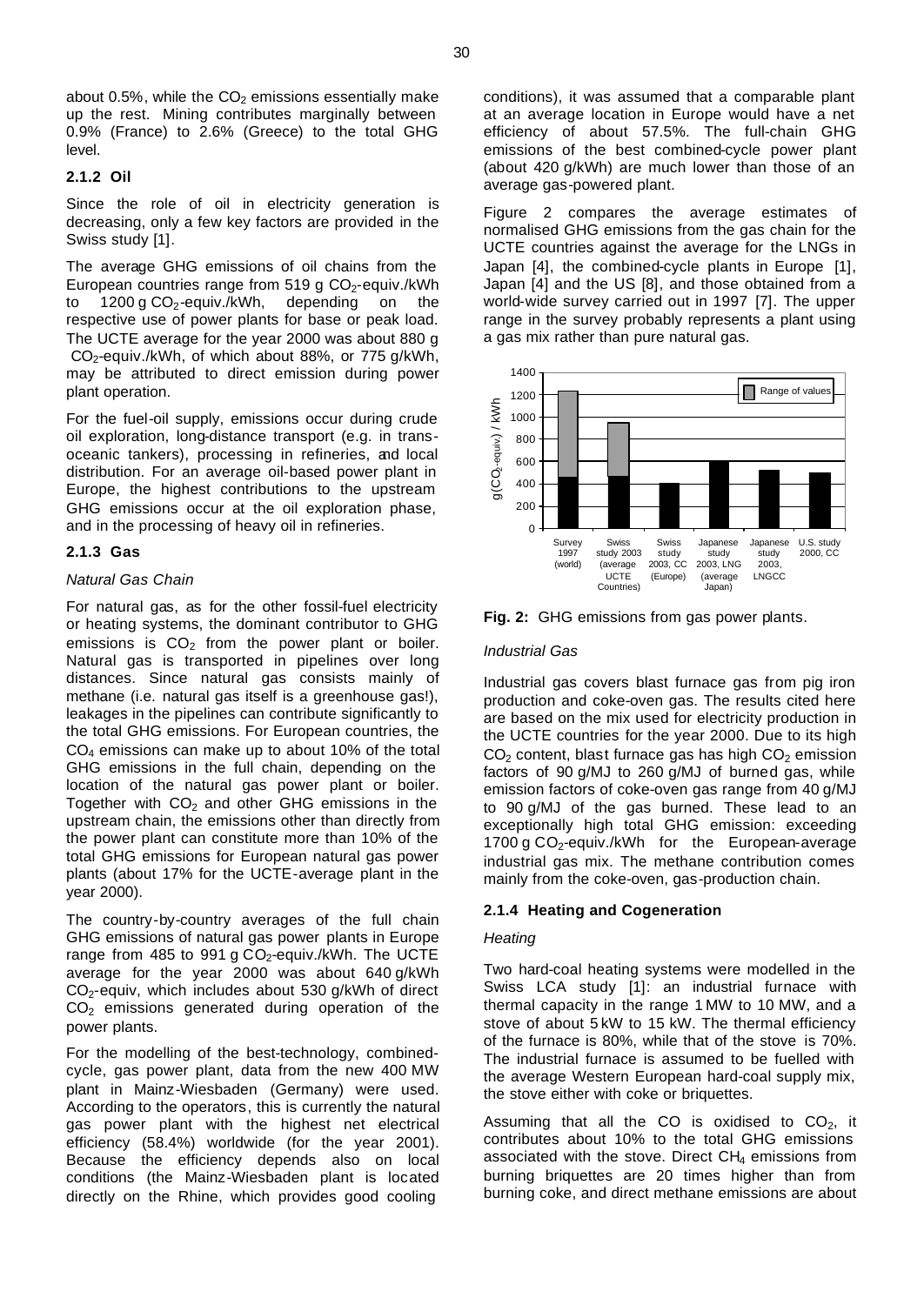50% of the total methane emissions calculated for the chain. Due to a lower carbon content per unit energy, burning briquettes results in lower direct  $CO<sub>2</sub>$ emissions than those produced by burning coke.

Condensing-gas and oil boilers use the heat of combustion, as well as that from condensation of the water in the flue gas. Modern condensing, natural gas boilers can achieve annual net efficiencies of about 102%, and modern oil boilers about 98%. (The ratio refers to the LHV (Low Heating Value) of the fuel. Therefore, efficiencies of more than 100% are possible for condensing boilers.) High efficiency reduces the  $CO<sub>2</sub>$  emissions. Direct  $CO<sub>2</sub>$  emissions of a modern condensing natural gas boiler of less than 100 kW capacity are about 56 g/MJ. (The GHG emissions of the full chain for similar boilers in Central Europe for the year 2000 add up to about 71 g/MJ  $CO<sub>2</sub>$ -equiv. For a 10 kW condensing, non-modulating oil boiler, with direct  $CO<sub>2</sub>$  emissions of about 74 g/MJ, the full-chain GHG emissions for plants located in Central Europe are about 89 g/MJ CO<sub>2</sub>-equiv.)

Figure 3 gives a comparison of GHG emissions for the energy chains based on various heating technologies of different capacity: hard coal, natural gas and oil. The lowest emissions are for the natural gas systems, followed by the oil systems.

#### *Cogeneration*

Figure 4 gives a comparison of  $CO<sub>2</sub>$  emissions per kWh<sub>e</sub> for modern small cogeneration plants of<br>different capacity and technology located in different capacity and technology located in Switzerland [1]. Allocation of emissions to the products is in this case based on *exergy*. The higher the capacity, the higher the electrical efficiency, and the lower the  $CO<sub>2</sub>$  emissions for electricity. The total efficiency is approximately constant for the different plants shown. The  $CO<sub>2</sub>$  emissions per MJ fuel burned are the same for all natural gas plants, but higher for diesel plants, because of the higher emission factor of diesel oil.

### **2.2 Nuclear Energy Chain**

The amount of GHG emissions from the nuclear chain associated with Light Water Reactors (LWRs) is controlled by several parameters: the nuclear cycle considered, the average enrichment and burn-up at discharge of the fuel, the lifetime of the plant, especially of the power plant, and, most important, the enrichment process used, together with the electricity supply to the enrichment diffusion plant (if its services are required).



.

**Fig. 3:** GHG emissions from fossil-fuel heating systems operating in the year 2000 in Central Europe. Atm. = Atmospheric boiler; Fan = Fan burner; Mod. = Modulating boiler; Cond. = Condensing boiler; Ind. furnace = Industrial furnace; Low-NOx refers to boilers built in the early 1990s; Modulating boilers refer to the most modern technology on the market [1].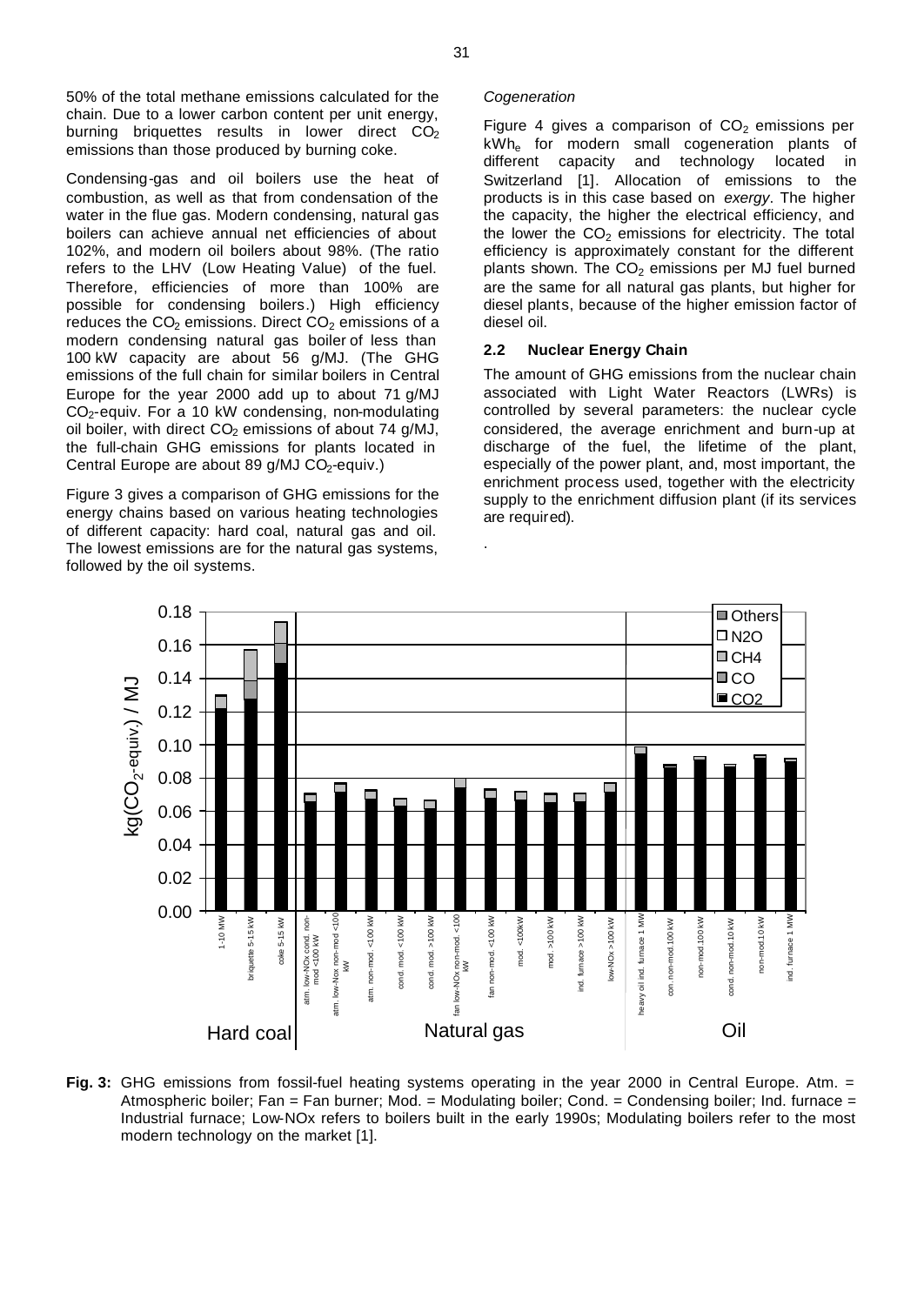

Fig. 4: CO<sub>2</sub> emissions per kWh<sub>e</sub> from modern small cogeneration plants of different capacity and technology. Lambda=1: Cogeneration unit with three-way catalyst. Mini-BHKW: 2kWe small device designed for a small house. SCR = Selective Catalytic Reduction. The allocation to electricity is based on the exergy of electricity and heat, assuming an upper temperature of about 80°C for heat [1].

The Swiss LCA study on current energy systems [1] addresses the Swiss, French, German and average UCTE nuclear chains, separately modelling Boiling Water Reactor (BWR) and Pressurised Water Reactor (PWR) power plant technologies, with reference to the two 1000 MW class units installed in Switzerland.

The nuclear cycle was sub-divided into several steps: uranium mining (open pit and underground), milling, conversion, enrichment (diffusion and centrifuge), fuel fabrication, power plant (Light Water Reactors), reprocessing, conditioning (encapsulating spent fuel), interim storage of radioactive waste, and final repositories (geological, for high- and intermediatelevel waste).

The study [1] assumes partial or total reprocessing of the fuel, according to the current conditions in West European countries. In particular, 40% of the total spent fuel produced at Swiss and German plants during their lifetime was assumed to be reprocessed. For France, this is most likely to be 100%, whereas for the UCTE countries, a weighted average of 80% was assumed. Mixed Oxide Fuel (MOX), in which recycled plutonium is mixed with depleted uranium from enrichment plants, was also considered in the study, because MOX is widely used in Western Europe.

A lifetime of 40 years was assumed for the power plants. Average U-235 enrichment ranges between 3.8% for French PWRs and Swiss BWRs, to 4.2% for Swiss PWRs. The corresponding average burn-up of spent fuel ranges between nearly 43  $MW_{th}$ day/kgU for the French plants to 52 MW $_{th}$ day/kgU for the Swiss PWRs. The study includes a description of enrichment supplies and relevant electricity input based on a literature search, together with assumptions on the current worldwide enrichment market and countryspecific enrichment services.

The total emission of GHGs for the nuclear chains modelled is calculated to be between approximately 6 g CO<sub>2</sub>-equiv./kWh and 12 g CO<sub>2</sub>-equiv./kWh. The minimum is estimated for the French nuclear chain, assuming 10% MOX fuel usage and 100% enrichment at the diffusion Eurodif plant in Tricastin (supplied by nuclear plants, and using no CFCs as refrigerants, only water). The maximum was calculated for Germany, under the assumption of about 13% MOX, and a mix of enrichment services, including 10% of the USEC diffusion plant, which is assumed to be supplied by coal power plants. Nearly 70% of the enrichment services are assumed to be supplied by URENCO facilities (one is located in Northern Germany), and are based on centrifugal technology, which is about 65 times less energy intensive than the USEC plant.

Calculated, total GHG is predominantly from  $CO<sub>2</sub>$ emissions: between 90% and 93%. Methane contributes between  $3\%$  and  $6\%$ , and  $N_e$ O about  $1\%$ to 3%, while the hydrofluoro- and hydrochloro-carbon emissions from the enrichment stage are below 5%.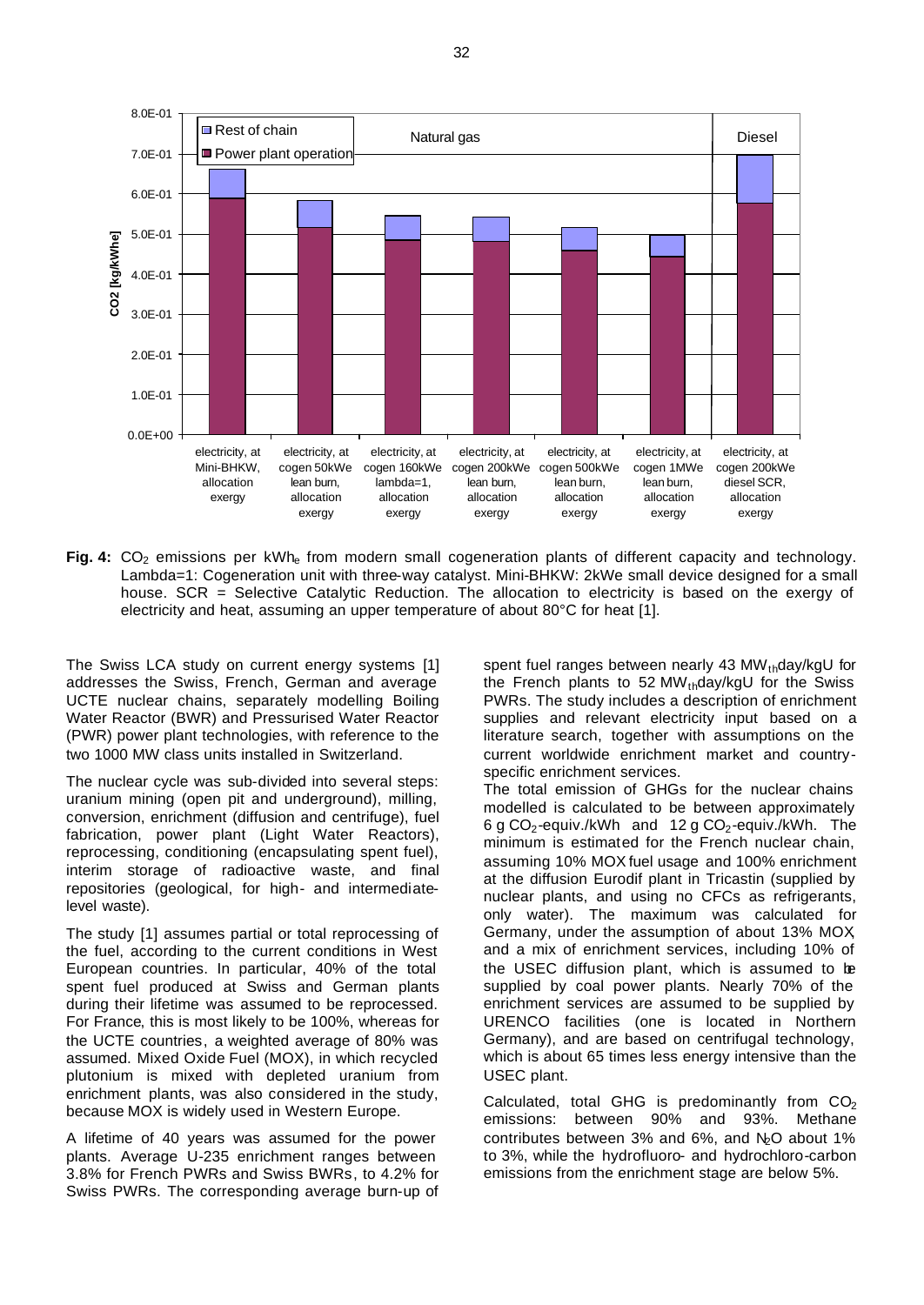The GHG associated with the power plant ranges from (approximately) 1.0 to 1.3 g  $CO<sub>2</sub>$ -equiv./kWh, while that from waste management (back-end or downstream) is between (approximately) 0.6 and 1.0 g  $CO<sub>2</sub>$ -equiv./kWh. The upstream chain makes up the rest, though this may change substantially according to the main assumptions made for the cycle.

In comparison, the total GHG emissions for the Chinese reference (once-through) nuclear cycle were estimated at  $9 g CO<sub>2</sub>$ -equiv./kWh, assuming centrifuge technology for all enrichment services [6]. Conversely, taking the extreme assumption of only diffusion enrichment, powered by coal plants, the highest GHG emission was calculated at nearly 80 g  $CO<sub>2</sub>$ -equiv./kWh. If electricity mixes and mixed fuels (also including gas and nuclear) would be used together, this amount could be almost halved, i.e. to about 45 g CO<sub>2</sub>-equiv./kWh.

# **2.3 Renewable Energy Chains**

#### **2.3.1 Biomass**

For biomass-burning boilers and cogeneration systems modelled in the Swiss LCA study [1], only untreated wood was considered; i.e. no account was taken of waste-wood combustion. The emission of direct, biogenic  $CO<sub>2</sub>$  due to combustion was calculated assuming a carbon content of dry wood of 0.494% for all types of wood fuels. All carbon absorbed by the trees, and contained in the wood eventually burned, was assumed to be emitted during combustion, either as  $CO<sub>2</sub>$  or as CO. Furthermore, all CO was assumed to be fully oxidised to  $CO<sub>2</sub>$  in the atmosphere, and as such contributed to the total GHG level.

It should be noted that infrastructure and emission data refer to average operation of modern wood boilers available on the central European market at or around the year 2000, and that the wood fuel supply chain also represents average central European conditions.

Several classes of heating technologies have been modelled, namely 6 kW, 30 kW and 100 kW for log furnaces, and 50 kW, 300 kW and 1000 kW for woodchip furnaces, either using wood obtained directly from forests, or from residual wood from industrial processes. Boiler operation was modelled for hardwood (mainly beech), softwood (mainly spruce), and the Swiss commercial residual wood mix (72% softwood and 28% hardwood). Wood-pellet furnaces of 15 kW and 50 kW were also modelled.

For the industrial wood chips, practically all environmental burdens of the processes have been allocated to commercial wood products on the basis of an economic evaluation, rather than to the residues eventually burned in the furnaces. This "zeroallocation" assumption might not be applicable if wood chips become more important for heat production.

Figure 5 gives a comparison of the results obtained from the Swiss [1] and Austrian [9] LCA studies, the latter having analysed wood-heating systems throughout Central Europe. Only the systems of high efficiency have been included in the Austrian study, since these have comparable efficiencies as those assumed for the Swiss study.

The capacities of the log-fired and chip-fired boilers included in this comparison are between 6 kW and 1000 kW for the Swiss study, and 10 kW to 50 kW for the Austrian study, respectively. The pellet boilers have similar capacities for both studies. The electrical power rating of the CHP plants are between 335 k $W_e$ and 400 kW<sub>e</sub> for the Swiss study, and 210 kW<sub>e</sub> to 36 MW $_{\rm e}$  for the Austrian study, respectively.



**Fig. 5:** GHG emissions for wood heating systems in Central Europe.

The total efficiency of the log/chip pellet boilers are between 68% and 85%. The electrical efficiencies of the cogeneration (CHP) plants in the Swiss study are between 0.9% and 2.3%, and thermal efficiencies are between 76% and 78%. The Austrian study reports electrical efficiencies of the CHP plants (used in this comparison)of between 8% and 39%, and thermal efficiencies between 51% and 80%.

All values for net GHG emissions of the systems considered in this study are within a relatively small range:  $3-19$  g CO<sub>2</sub>-equiv./MJ. In addition, there is no obvious correlation between system capacity and net GHG emission: direct  $CH_4$  and  $N_2O$  emissions are usually lower at higher capacity, but the indirect GHG emissions may be higher.

In general, the net GHG emissions from wood-chips and wood-log heating systems are not significantly different. Because of incomplete combustion, burning logs in automatically controlled furnaces produces more CO and CH<sub>4</sub> than burning wood chips. Compared to other heating systems, even modern 6 kW fireplaces still emit relatively high amounts of CO and CH<sub>4</sub>.

Compared to other wood boilers, pellet furnaces have higher net GHG emissions of between 15 and 17 g CO<sub>2</sub>-equiv./MJ. More than 90% of  $CO<sub>2</sub>$  emissions are of fossil origin. About 65% of these are due to material and energy consumption in the fuel supply chain, and 22% are due to material and energy usage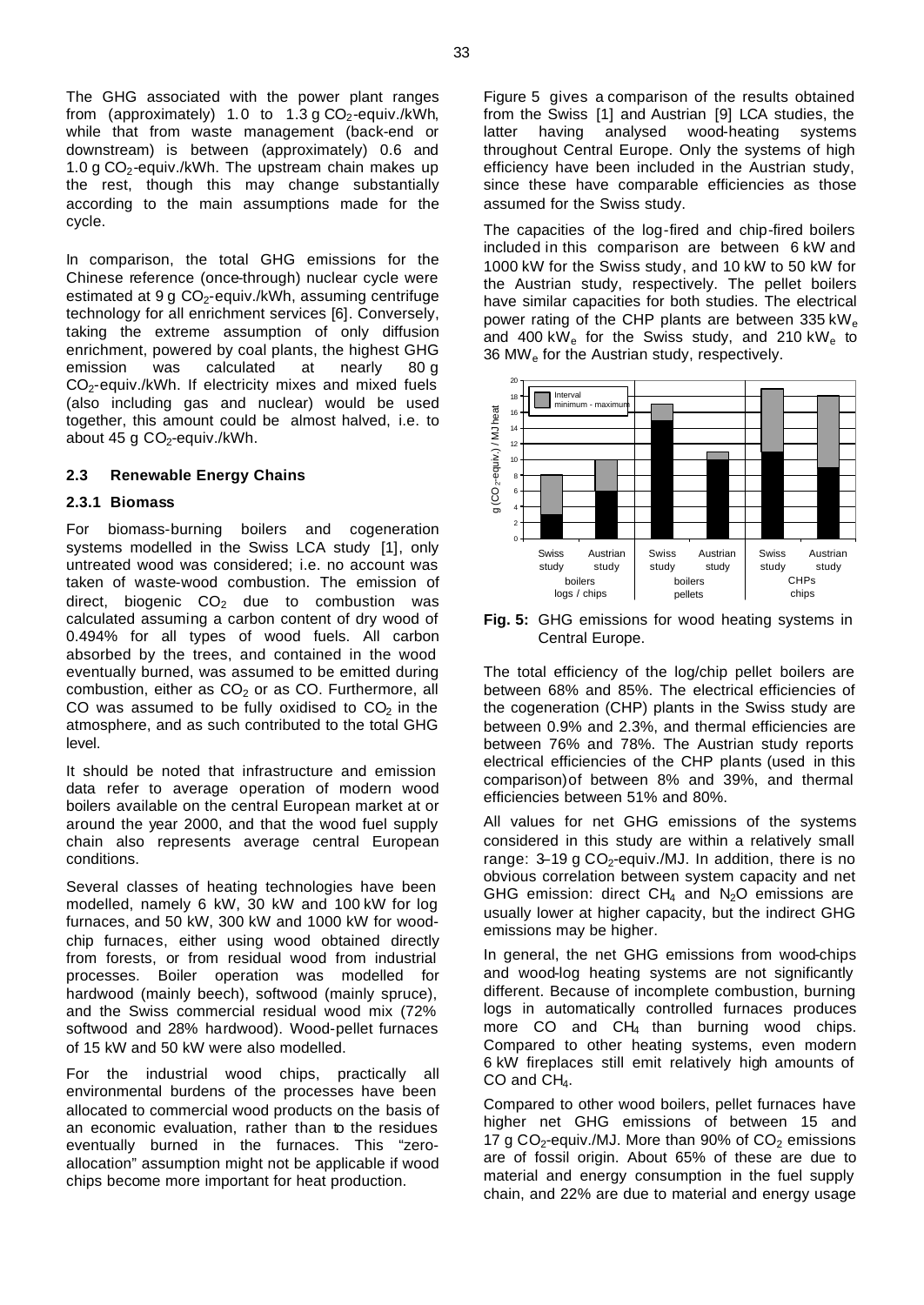resulting from fuel transport. The main reason is that energy requirements for pellet production are higher than for chips and logs, and that the transport distances of pellet fuel to the boilers are also higher.

Two wood-cogeneration systems in Switzerland, of 6400 kW<sub>th</sub> and 1400 kW<sub>th</sub> installed capacity, and burning industrial chips, have been assessed in the Swiss LCA study: one with a Multi-Cyclone-Filter, and the other with enhanced Emission Control (i.e. electrical filter plus Selective Non-Catalytic Reduction (SNCR), assumed to operate with urea). Both systems are designed primarily for heat production (thermal efficiency of nearly 77%); electricity production (efficiency between 1% and 3%) is mostly used internally in the plant.

Allocating all emissions to heat production, 11 g  $CO<sub>2</sub>$ equiv./MJ are estimated for the Multi-Cyclone-Filter system and 19 g  $CO<sub>2</sub>$ -equiv./MJ for the Emission Control technology. The reason for the higher GHG emissions in the latter case is that the urea in the SNCR has been partially transformed to  $N<sub>2</sub>O$ . However, the N<sub>2</sub>O emission factor is rather uncertain, and only sparse information is available in the literature. The range of  $N<sub>2</sub>O$  emissions is between 4 and 41 mg/MJ of wood input.

# **2.3.2 Hydro**

# *Swiss and European Hydro Power Plants*

In order to reflect the situation in Switzerland and the rest of Europe, two types of hydro-power plant (storage and run-of-river), and one type of pumpedstorage plant, were analysed in the Swiss LCA study [1].

A representative sample was used, comprising four run-of-river power plants in Switzerland and one in Austria. Lifetime was assumed to be 80 years for the fixed structures, and 40 years for other parts. Net average efficiency is estimated at 82% (peak efficiency can be as high as 88%).

A representative sample of 52 Swiss concrete dams of height more than 30 m was considered for calculating the average. Lifetimes were assumed to be 150 years for the dam, 40 years for the turbines and pipes, and 80 years for all other components. Net average efficiency, including pipe losses, is 78% (though the efficiency can be as high as 84%). Furthermore, the data refer to a mix of dam types built between 1945 and 1970, so might not be fully representative of more modern constructions, or for a specific dam type or individual unit. The data have been extrapolated to provide preliminary information on dam mixes in other Alpine countries (Austria, Italy and France), and in non-Alpine (European) countries.

No data appear to exist for  $CH_4$  and  $N_2O$  emissions from hydroelectric storage plants in the Alpine region. Consequently, the methane emission data have been roughly extrapolated from data for natural Swiss lakes, estimated as  $4.10^3$  kg m<sup>-2</sup> per annum. Applying this value as a first guess to Swiss reservoirs, the

emission factor would be 0.014 g CH4/kWh, or equivalently  $0.32$  g CO<sub>2</sub>-equiv./kWh. Measurements for N<sub>2</sub>O releases from a natural lake in Switzerland have been used to give a rough estimation of the emissions from reservoirs; namely 7.7⋅10<sup>-5</sup> g N<sub>2</sub>O/kWh or  $0.023$  g  $CO<sub>2</sub>$ -equiv./kWh. No account has been taken of  $CO<sub>2</sub>$  emissions in these studies due to the lack of information on the net balance (see below) for Alpine regions.

The Swiss LCA study has used currently available figures for direct GHG emissions from Norwegian and Swedish reservoirs, which average around 6 g  $CO<sub>2</sub>$ -equiv./kWh, as well as from all non-Alpine regions (except for Finish reservoirs, for which 30 g CO<sub>2</sub>-equiv./kWh were assumed).

The results show that, for Alpine regions, the construction of the dams contributes most to the total emission of  $4-5$  g CO<sub>2</sub>-equiv./kWh; the material (mostly concrete) contributes about 70% to the total. With the above assumptions on direct  $CH<sub>4</sub>$  emissions, other European reservoirs would have average emissions of 10 g  $CO<sub>2</sub>$ -equiv./kWh, and the Finnish reservoirs around 34 g  $CO<sub>2</sub>$ -equiv./kWh. By increasing GHG fluxes, the emissions associated with the construction of the dam decrease in importance. In the case of run-of-river plants, emissions are of the order of 3 g  $CO<sub>2</sub>$ -equiv./kWh.

A survey of several LCA studies performed in 1997 [10] concluded that indirect contributions range from about  $1-10$  g CO<sub>2</sub>-equiv./kWh for both reservoir and run-of-river plants, the difference depending on the specific plant and site characteristics (i.e. type of dam, height/width ratio, capacity of reservoir, location, installed electrical capacity, load factor, and dedicated transmission lines). However, small hydro plants may have somewhat higher GHG emission factors.

Pumped-storage environmental burdens are functions of both the input electricity source and total efficiency, the latter assumed to be 70%. Hence, results for GHGs are strongly dependent on the assumption made for the input electricity mix. Results from the Swiss LCA study range from the lowest value for Norway of  $0.027$  kg CO<sub>2</sub>-equiv./kWh (mix based predominantly on hydro) to  $1.62$  kg CO<sub>2</sub>-equiv./kWh for Poland (mix based mostly on coal). However, these results should be compared only with other systems providing the same service as pumped storage: i.e. peak load.

### *Issues Related to Direct GHG Emissions from Hydro-Electric Reservoirs*

In order to compare hydropower with other electricity systems, direct GHGs emitted during the operation of a reservoir, due to the decomposition of organic matter, should be accounted for in addition to indirect emissions related to the construction, maintenance and decommissioning of the plant.

Since the late 1980s, much research has been invested in the assessment of direct GHG emissions from the surfaces of reservoirs. Key parameters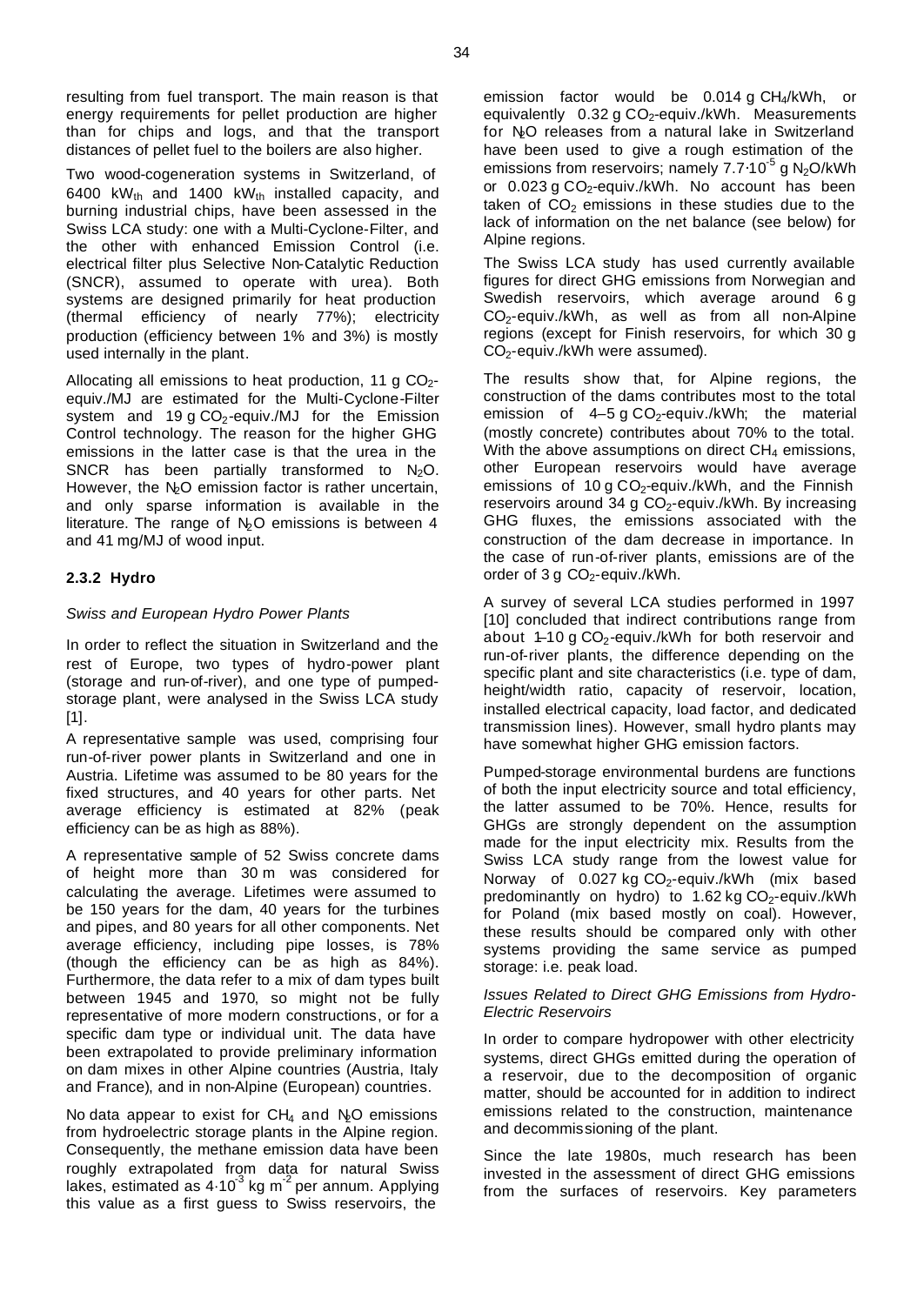contributing to total GHG emission factors are: climate (in tropical reservoirs, bio-degradation is faster); amount of flooded bio-mass; the nature of the flooded soil; the depth of the reservoir (a factor which controls methane oxidisation); and the ratio of energy production to surface area.

The state-of-the-art situation in 2003 concerning the estimation of GHG emissions from reservoirs involves considerations of the emissions from flooded land area only, together with contributions from  $CO<sub>2</sub>$ diffusive emissions for the initial 10-year period after first filling, CH<sub>4</sub> bubbling and diffusive emissions,  $N_2O$ diffusive emissions, and degassing emissions for all the above species [11]. Ongoing research is directed towards modelling the net emissions, including the entire catchment area, and the various phases in the lives of the reservoirs in the boreal, temperate and tropical regions, including pre-impoundment and natural GHG emissions (which may be substantial [12]).

Diffusive flow generally leads to greater GHG emissions than bubbling flow. Indeed, t has been reported [13] that about 99% of  $CO<sub>2</sub>$  is released through diffusion, whereas for  $CH<sub>4</sub>$  the same mechanism releases only 14% to 90% of the total flow. Canadian researchers report [11] that diffusive  $CO<sub>2</sub>$  accounts for 80% of the total emissions in boreal and temperate sites, whereas methane bubbling makes up 60% of total emissions in shallow tropical sites, but less than 10% in deep reservoirs. In general, N<sub>2</sub>O contributes only a few percent.

Canadian researchers have also estimated total GHG emissions (using IPCC 1996 GWP) of 265 (±150) g CO<sub>2</sub>-equiv. m<sup>-2</sup> per annum from boreal and temperate reservoirs, on the basis of measurements of diffusive emission fluxes at the water surfaces of 15 different hydroelectric developments [11]. Data for 6 tropical reservoirs was summarised, giving  $4300 \, (\pm 2300)$  g CO<sub>2</sub>-equiv. m<sup>-2</sup> per annum for reservoirs with large shallow-water areas (average depth less than 10 m), and 1700  $(\pm 400)$  g  $\overline{CO}_{2}$ -equiv. m<sup>-2</sup> per annum for deeper reservoirs (average depth >25m). It was concluded that reservoirs in tropical regions emit between 5 and 20 times more GHGs than those in boreal and temperate regions [11].

Brazilian researchers have reported results of two surveys of measurements for several reservoirs located in different parts of the country [12]. By extrapolating these surveys to one-year estimates, they obtain approximate ranges of 1050 to  $3930 g$  CO<sub>2</sub>-equiv. m<sup>-2</sup> per annum (using IPCC 1996 GWP) for total  $CO<sub>2</sub>$  and  $CH<sub>4</sub>$  emissions. Methane contributed 7% to 86% of the total GHG emissions. Using an average capacity factor for Brazilian hydroelectric plants of 50%, direct emissions of 12 to  $2077$  g CO<sub>2</sub>-equiv./kWh can be derived for the different reservoirs. The average GHG emission factor for direct  $CO<sub>2</sub>$  and  $CH<sub>4</sub>$  emissions from seven plants, weighted according to energy generation, would be around 340 g  $CO<sub>2</sub>$ -equiv./kWh. However, it would be

inappropriate to use such estimates for the lifetimes of the plants, because variations of the fluxes may occur.

On the basis of measurements of direct emissions taken by several teams in boreal and tropical reservoirs, and the expected electricity production (assuming a load factor of 0.6 and a lifetime of 100 years), Canadian researchers [11] have estimated ranges of GHG emission factors between  $0.01 - 0.06$  kg  $CO<sub>2</sub>$ -equiv./kWh, whereas emissions from tropical reservoirs would range between 0.2 - 3 kg CO<sub>2</sub>-equiv./kWh. The highest specific emissions were found in shallow (average depth between 4m and 10 m), tropical hydroelectric developments, where the ratio of energy production to flooded area is low. A 1997 survey [10] reported for the La Grande Complex in Canada a direct GHG emission of 34 g  $CO<sub>2</sub>$ -equiv./kWh, based on measurements. (This would reduce to 15 g  $CO<sub>2</sub>$ -equiv./kWh from all sources, assuming a gradual return to zero of net emissions after 50 years of operation.)

In addition to the decomposition of organic matter, there is evidence in Finnish reservoirs of a strong influence of flooded peat soil on methane emissions, especially if the areas are shallow. Finnish sources, based on direct measurements, have reported an average range of 65 to 72 g  $CO<sub>2</sub>$ -equiv./kWh for such reservoirs [14,15].

Considering the potential developments of hydropower, the issue of net GHG emissions in various regions of the world deserves further attention

# **2.3.3 Wind**

The production of electricity from wind turbines generates no direct GHG emissions, though indirect emissions may be attributed to the construction and assembling of the wind power plant itself, the production and assembling of the materials from which it is composed, the transport of these materials to the site, and the waste disposal processes.

The Swiss LCA study [1] analysed several such wind turbines, under both Swiss-specific and Europeanaveraged conditions. Plants of 30 kW, 150 kW, 600 kW and 800 kW were modelled for on-shore conditions, and one unit (based on data from the wind park Middelgrunden, near Copenhagen) of 2 MW capacity for off-shore conditions. Actual capacity factors in Switzerland range from 8% to 14%. The average for Europe was assumed to be 20% for onshore, and 30% for off-shore, units. The wind mix in Switzerland is mostly composed of 600 kW and 800 kW capacity turbines, making up 57% and 40% of wind electricity in 2002, respectively.

The GHG emissions decrease with increasing installed capacity of the turbine. Under Swiss conditions, a 800 kW unit emits 20 g  $CO<sub>2</sub>$ -equiv./kWh, while, under average European conditions, this decreases to 14 g  $CO<sub>2</sub>$ -equiv./kWh for both on-shore and off-shore units. Other studies [1] have estimated a typical release of GHGs associated with wind turbines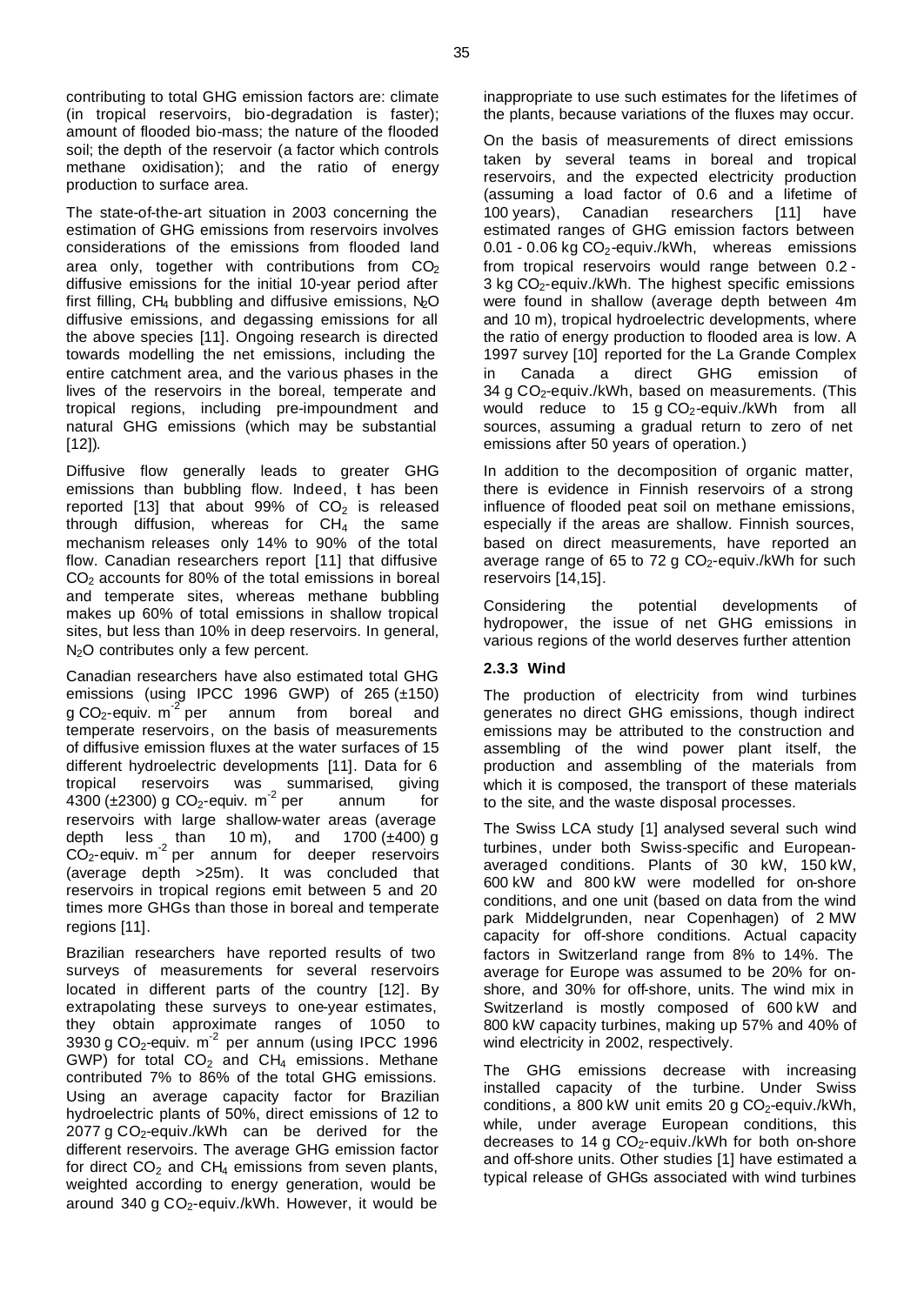in areas with optimal wind speed of the order of 10 g  $CO<sub>2</sub>$ -equiv./kWh.

For an 800 kW plant, about 72% of GHG emissions stem from the production of materials, about 15% are caused by material processing, 8% by waste disposal, and the rest from transport, final assembling and installation. The fixed parts (foundation and tower) are responsible for 23% of the  $CO<sub>2</sub>$  emissions, and the moving parts for the rest. For the 2 MW off-shore plant, about 81% of the emissions originate from the production of materials used to construct the device; the fixed parts make up 44% of the total.

# **2.3.4 Solar**

Mono (mc-Si) and poly-crystalline (pc-Si) silicon cell technologies, utilised in current photovoltaic (PV) panels, have been analysed [1] in a Swiss LCA study, and specifically for Swiss conditions (i.e. yield of 885 kWh kW<sub>peak</sub><sup>-1</sup> per annum for slanted-roof units). The plants considered were grid-connected  $3kW_{peak}$ units, installed on buildings in two (integrated and non-integrated slanted-roof) configurations; both façade and flat-roof options were considered. For this study, the production chain has been decomposed into detailed steps, and the efficiency of the PV cells is assumed to be 16.5% for mc-Si, and 14.8% for pc-Si, respectively.

Use of electronic-grade silicon from the European electronic industry was assumed as input to the PV industry. The production of metallurgical grade silicon is assumed to occur in Norway (hydro-based electricity mix), and the purification to occur in Germany, with use of a mix of hydropower and a highly efficient combined heat and power plant. To reflect current market conditions, besides the use of electronic grade materials, a 50% share of off-grade silicon has been considered for the production of the wafers. Energy usage for purification was allocated on the basis of the economic value of the two coproducts, plus silicon tetrachloride. (Note that changing the above assumptions may lead to substantial differences in the calculated emissions.) In the future, solar-grade silicon will probably be used, with associated reduced energy inputs for purification. This production was also modelled in the Swiss study, assuming an increase of cell efficiencies to 17.5% for the mc-Si, and to 15.7% for the pc-Si systems; thirty years lifetime was considered under all conditions.

The above assumptions lead to a decrease of total GHG emissions compared to previous analyses. Nonintegrated, slanted-roof mc-Si panels yield about<br>73 g CO<sub>2</sub>-equiv./kWh, whereas, for the pc-Si 73 g  $CO<sub>2</sub>$ -equiv./kWh, whereas, for the pc-Si technology, this reduces to 59 g  $CO<sub>2</sub>$ -equiv./kWh; integrated types have slightly lower LCA emissions. For future conditions, the emissions may decrease to 46 g  $CO<sub>2</sub>$ -equiv./kWh and 39 g  $CO<sub>2</sub>$ -equiv./kWh for the mc-Si and pc -Si technologies, respectively [1].

# **2.3.5 Heat Pumps**

An attractive alternative to fossil fuel boilers is the use of heat pumps. Heat pumps can gain heat from

ambient air, from the ground, or from groundwater. The seasonal performance factor (SPF) of an electrical heat pump is the ratio of the annual heat energy output to the annual electrical energy input. The SPF depends on the efficiency of the heat pump (COP, Coefficient of Performance), but also on the local climatic conditions and the actual integration of the heat pump into the building (e.g. low-temperature or high-temperature hydronic heat distribution system). Field measurements have shown that the average SPF in Switzerland during 1998 was about 3.2. Air/water heat pumps using ambient air had an average SPF of 2.8, while brine/water heat pumps (using ground heat) had an average SPF of 3.9.

The total GHG balance of an electric heat pump depends strongly on both the SPF of the heat pump and the electricity mix used for operation. A heat pump is almost  $CO_2$ -free, provided an almost  $CO_2$ free source of electricity (renewable or nuclear) can be utilised. But, heat pumps can also improve the GHG balance of heating if electricity from fossil fuels is used. A combination of a heat pump, with a seasonal performance factor of 3.5, and a cogeneration plant, with an electric efficiency of 35%, a total efficiency of about 90%, and electric transmission losses of 2.5%, yields about 174% heat relative to the fossil fuel input. The most modern natural-gas, combined-cycle (CC) power plants in Europe can attain a net electrical efficiency of 57- 58%. A combination of a 57.5% CC power plant with an SPF 3.5 heat pump yields a heat efficiency of about 200%!

On the negative side, however, are the emissions of refrigerants from heat pumps (besides the indirect emissions from material production and maintenance, though this is valid also for other systems). The HFC refrigerant emissions from heat pumps over their lifetimes are roughly 2 to 5 mg/MJ. For a heat pump with refrigerant R134a (HFC-134a), which has a 100 years Global Warming Potential of 1300, this corresponds to GHG emissions of about 3 to 6 g  $CO<sub>2</sub>$ -equiv./MJ [1]. Compared with the  $CO<sub>2</sub>$  emissions of a natural gas boiler, of the order of 60 g/MJ, heat pumps can still provide a GHG reduction potential, provided the electricity supply is favourable from the GHG point of view.

Assuming a market penetration of 30% in the building sector (using presently available technology), the IEA Heat Pump Centre has estimated the  $CO<sub>2</sub>$  reduction potential of heat pumps in 1997 to be about 6% of the total global  $CO<sub>2</sub>$  emissions from fossil fuels. Note, however, that this survey does not include a full LCA analysis, and consequently can only be regarded as a rough estimate.

# **3 SYNTHESIS AND CONCLUSIONS**

The energy sector plays a dominant role in regard to world-wide emissions of GHGs, in particular  $CO<sub>2</sub>$ . About 77% of annual  $CO<sub>2</sub>$  emissions world-wide originate from fossil-fuel combustion [3]. The contribution of the energy sector to the emission of the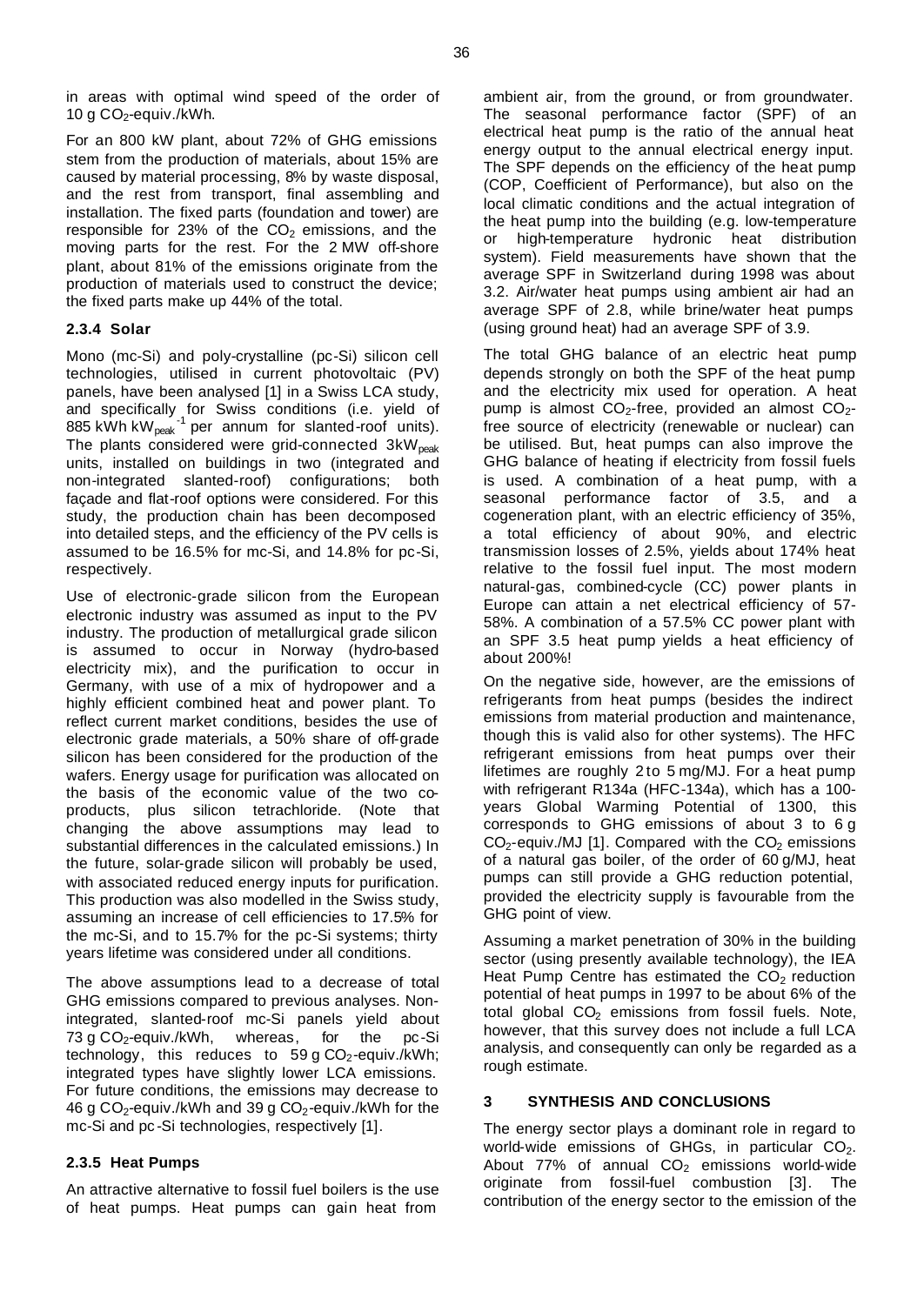other most important GHGs, namely  $CH_4$  and  $N_2O$ , is much smaller in relative terms, but still important. Based on the total GWP of all GHGs emitted annually world-wide, the overall share of the energy sector in emissions relevant for global warming is of the order of 50%.

### **3.1 Current Technologies**

The detailed results presented in Section 2 are summarised here, and focus on the results of the Swiss LCA study for Switzerland and Europe, which was intended to cover a broad spectrum of options.

For a number of detailed comparisons of results for specific chains with other studies, and for special issues, we refer the reader to Section 2 of this report. Figure 6 shows the overall contributions of the various GHGs to power production. In Fig. 7, the same results are given, but with the differences between contributions from power plants and the rest of the chain specifically emphasised. The Figures are complemented by the data provided in Table 2, which show the ranges of GHG emissions from the European, country-specific energy systems.



**Fig. 6:** Overview of full chain GHG emissions for different electricity generation systems [1]. Lignite, hard coal, oil, industrial gas, natural gas, and nuclear refer to energy systems associated with average UCTE power plants for the year 2000. Natural gas CC refers to combined-cycle power plants utilising the current best technology, and with gas supplied by the European high-pressure grid. The renewables — hydropower, wind power, photovoltaic, wood — refer to data pertinent to Switzerland.



**Fig. 7:** GHG emissions from power plant operation, and from the rest of the chain, for different electricity generation systems [1]. For explanations see Fig. 6 and text.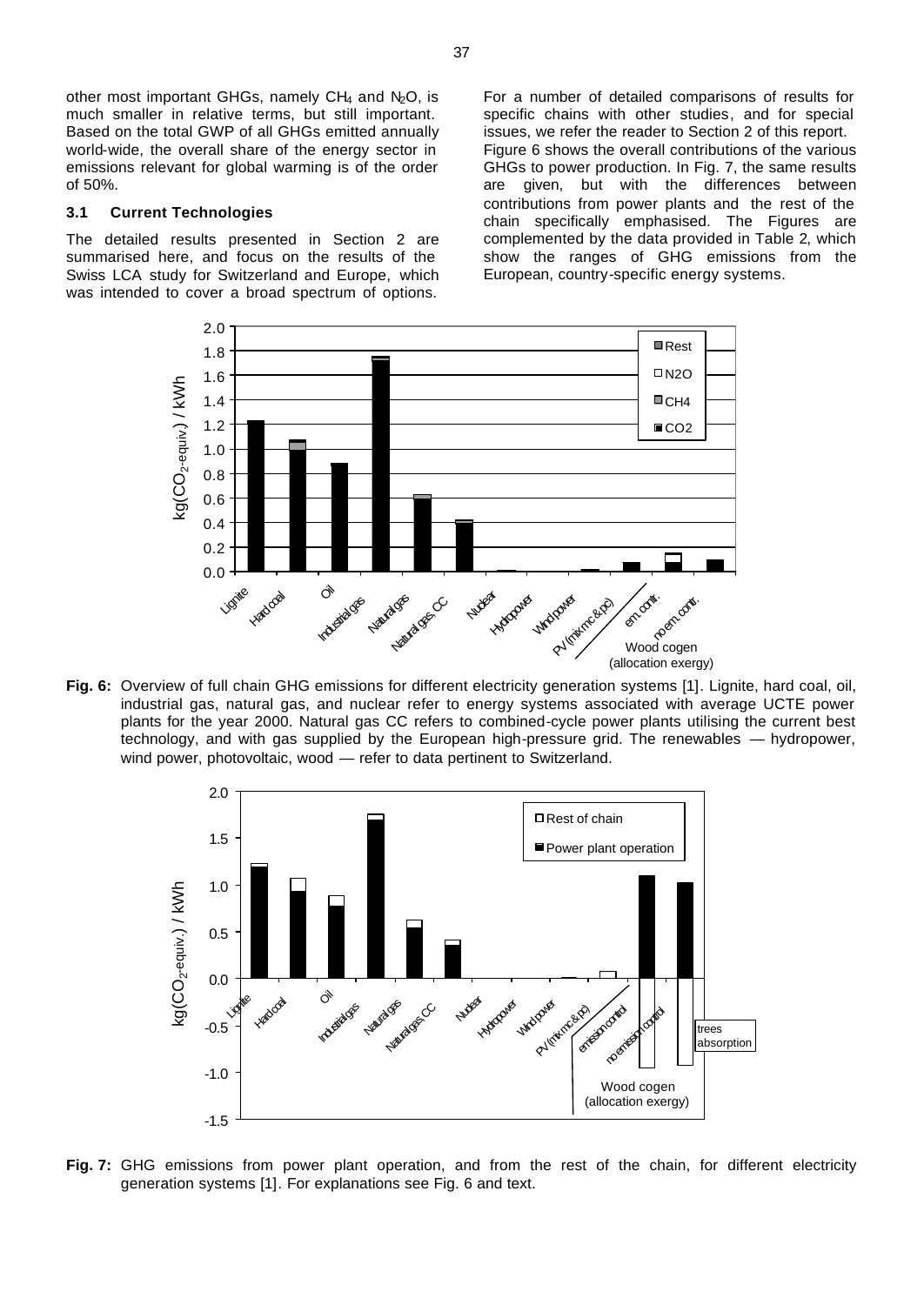**Table 2:** Ranges of GHG Emissions per kWh Electricity Production from European and Country-Specific Energy Sources, using a GWP of 100 years [1].

|                                  | Minimum<br>(kg CO <sub>2</sub> -equiv./kWh) | Maximum<br>$($ kg $CO2$ -equiv./kWh $)$ |
|----------------------------------|---------------------------------------------|-----------------------------------------|
| Lignite                          | 1.060                                       | 1.690                                   |
| Hard coal                        | 0.949                                       | 1.280                                   |
| Oil                              | 0.519                                       | 1.190                                   |
| Industrial gas                   | 0.865                                       | 2.410                                   |
| Natural gas                      | 0.485                                       | 0.991                                   |
| Nuclear power                    | 0.008                                       | 0.011                                   |
| Hydropower <sup>1</sup>          | 0.003                                       | 0.027                                   |
| Wind power <sup>2</sup>          | 0.014                                       | 0.021                                   |
| PV (mix mc $\&$ pc) <sup>3</sup> | 0.079                                       |                                         |
| Wood cogeneration <sup>4</sup>   | 0.092                                       | 0.156                                   |

<sup>1</sup>Mix of reservoir and run-of-river plants.

 $2$ Calculated for average conditions in Switzerland (maximum) and Western Europe (minimum).

<sup>3</sup>Calculated for average Swiss conditions.

<sup>4</sup>Calculated for 6400 kWth (400 kWe) plant; allocation exergy; no emission control (minimum); emission control SNCR (maximum).

# **3.1.1 Electricity Systems Ranking Based on GHG Emissions**

GHG emissions per unit of generated electricity are, typically, highest for industrial gas, followed by lignite, hard coal, oil and natural gas. Hydro exhibits very low GHG emissions in boreal and temperate regions: in most cases, two orders of magnitude lower than for coal. However, hydro-electric developments in tropical regions may emit during operation between 5 and 20 times more GHGs, which at the higher range is comparable to emissions from fossil sources. Taking into account full energy chain contributions (including also the "grey" ones), GHG emissions from nuclear and wind energy (under favourable wind conditions) are in the same low range as for hydro. The corresponding net emissions for biomass are in the middle range: i.e. one order of magnitude lower than coal, and one order of magnitude higher than for nuclear or wind power. The same applies to older-type solar photovoltaic systems in countries with climate conditions similar to those in central Europe, while current photovoltaic technologies exhibit smaller differences compared to nuclear and wind. However, better performance can be achieved in southern countries.

# **3.1.2 Differences between Industrialised and Developing Countries**

Based on quite limited comparative material for fossil systems, a pattern can still be distinguished: namely, that the GHG emissions are significantly higher in developing countries. This is due to the use of technologies of lower efficiency, as well as distinct features of the particular fuel cycles: e.g. relatively large methane emissions from mines and gas pipelines, and from coalfield fires in China.

### **3.1.3 Dominant GHGs**

CO<sub>2</sub> dominates GHG emissions from all energy systems. In the case of hard coal and natural gas, the methane contribution in terms of  $CO<sub>2</sub>$ -equivalents may reach 10% as a consequence of high leakage rates from coal mines and gas pipelines. No may be of high relative importance for wood cogeneration if pollutant emission controls are applied that employ catalysts to generate  $N_2O$ ..

### **3.1.4 Role of GHG Emissions other than from Power Plant**

For fossil systems, power-plant GHG emissions are clearly dominant. It can be noted, however, that in the case of major pollutants, the situation may be quite different, i.e. that emissions from power plants are higher than the other contributions, but that the latter may still be very substantial. For European conditions, the upstream part of the chain typically contributes about 10% of the total GHG emissions for the hardcoal chain, slightly more than 10% for the oil chain, and can approach 20% for conventional natural gas systems. For nuclear, wind and solar photovoltaic, the GHG emissions from other sources than from power plants are totally dominant in relative terms. The same applies to typical hydro plants, with the exception of dams operating under special conditions, and resulting in very large direct emissions from reservoirs [1].

For comparisons of current heating and cogeneration systems, we refer to Figs. 3,4,5. Gas boilers are, as expected, better performers than oil boilers. Biomass exhibits the best GHG performance, along with heat pumps, provided that electricity input to the latter comes from zero- or low-carbon sources. Cogeneration based on biomass is clearly favourable in terms of GHG emissions, if compared against the corresponding gas and oil systems. Evaluation of cogeneration is subject to variability, depending on which allocation scheme is employed.

# **3.2 Electricity Mixes**

Calculating and presenting GHG emission data for single technologies is important for comparisons and decision-making. However, it is also essential to estimate the total overheads associated with the electricity mixes. These can then be used in LCA studies of their products.

Two approaches are currently used to generate the relevant mixes: namely, the marginal and average mix approaches. For the marginal approach, it is proposed to use the latest available technology, or mix of technologies (e.g. the cheapest available for base load, or the technologies which will most probably cover an increase in demand, or the specific energy technology which will be chosen for a particular process or industry), whereas with the average approach, only average mixes supplying the grid are considered.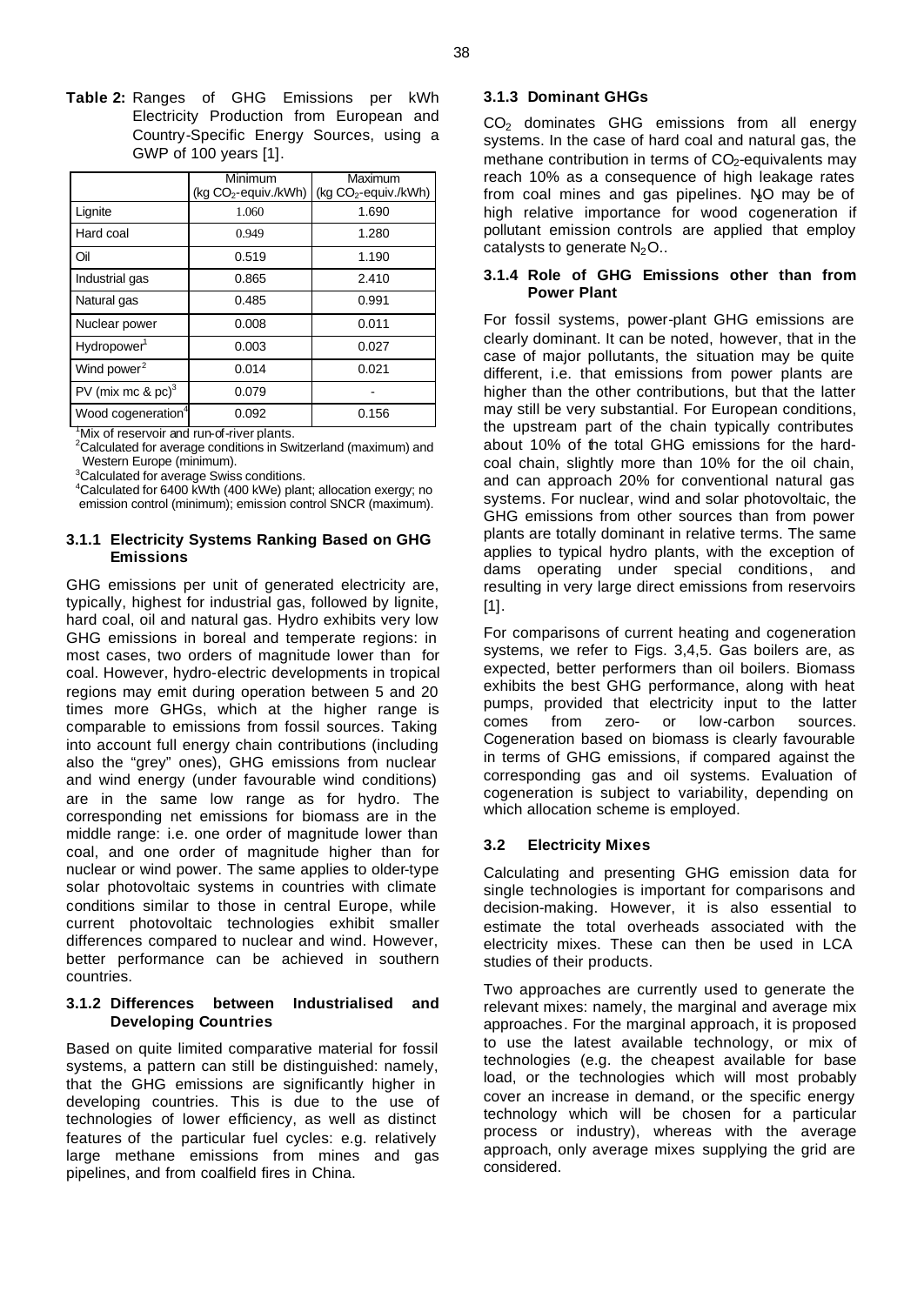The Swiss LCA study [1] addressed national production mixes for all European countries and the three major associations of electricity transmission operators, UCTE, CENTREL and NORDEL, for the year 2000. GHG results for these electricity mixes are summarised in Table 3.

| Table 3: LCA-based GHG emissions for European |  |  |
|-----------------------------------------------|--|--|
| Electricity Associations and Countries [1].   |  |  |

| <b>Electricity Mix</b>                       | $(kqCO2-equiv. /kWh)$ |  |  |
|----------------------------------------------|-----------------------|--|--|
| Production mix (at busbar)                   |                       |  |  |
| <b>UCTE</b>                                  | 0.470                 |  |  |
| <b>CENTREL</b>                               | 0.932                 |  |  |
| <b>NORDEL</b>                                | 0.132                 |  |  |
| Country-specific production mix <sup>1</sup> | $0.007 - 1.13$        |  |  |
| Country-specific supply mix 1, 2             | $0.010 - 1.11$        |  |  |

<sup>1</sup>Minimum: Norway. Maximum: Poland.

 $2$ The model used adds all electricity imports to the domestic production, recalculates the shares of technologies on this basis, and applies this portfolio to domestic supply and exports.

Depending on the distribution of the technologies, the total GHG emissions can vary by several orders of magnitude, from the hydro-based Norwegian mix to the coal-based Polish mix. Additionally, the study addressed the issue of the supply mix. This was modelled by merging all imports to the domestic production mix, and then recalculating the share of technologies to be used, both for the domestic supply mix as well as for the export mix. This model may somewhat overestimate the effective import shares, and may not strictly follow seasonal exchanges. The results for Switzerland, a country with significant exchanges of electricity with neighbouring countries. due to its central position in Europe, are given in Table 4.

**Table 4:** LCA-based GHG emissions for Swiss Electricity Mixes [1].

| <b>Electricity Mix</b>                       | (kgCO <sub>2</sub> -equiv./kWh) |
|----------------------------------------------|---------------------------------|
| Production mix (at busbar)                   | 0.018                           |
| Supply mix (with import/export) <sup>1</sup> | 0.120                           |
| <b>High Voltage</b>                          | 0.123                           |
| Medium Voltage                               | 0.126                           |
| Low Voltage                                  | 0.142                           |

<sup>1</sup>See note 2 in Table 3.

The GHG-free production mix based on hydro and nuclear (58% and 38%, respectively, for the year 2000) changes to a supply mix with quite significant fossil components as a consequence of imports from Germany. Another issue concerns the influence of the grids (losses and material usage) on the GHGs associated with the electricity services. The analysis performed under Swiss conditions leads to increases of GHGs by 2.5%, 5%, and 18% with respect to the supply mix at the busbar of plants in the case of high, medium, and low voltage levels, respectively. With equal network losses, the increases may be lower in percentage terms for the case of country-specific supply mixes with higher fossil share.

A Japanese study [16] covered the electricity production mixes for ten electricity companies. Besides direct emissions from fossil plants, the authors included the emissions from the upstream chains, but excluded construction and decommissioning of the various facilities, as well as the transport systems. Only  $CO<sub>2</sub>$  and  $CH<sub>4</sub>$  were considered. Using GWP from IPCC 2001, results lie in the range 296-795  $CO<sub>2</sub>$ -equiv./kWh for nine of the companies (average 468 g  $CO<sub>2</sub>$ -equiv./kWh), and 1079 g  $CO<sub>2</sub>$ -equiv./kWh for Okinawa. Remarkably, the UCTE (2000) and the Japanese production mixes have practically the same GHG intensity.

### **ACKNOWLEDGMENTS**

The work on energy systems for *ecoinvent* was partially funded by the Swiss Federal Office of Energy (BfE).

Dr. M. Faist-Emmenegger, Dr. Rolf Frischknecht and Dr. Niels Jungbluth (ESU-services, Uster, Switzerland) contributed to the assessment of the natural gas upstream, the oil system, the PV energy chain and electricity mixes.

An extended version of this paper will appear in the Encyclopaedia of Energy, Elsevier (2004).

### **REFERENCES**

- [1] R. Dones, C. Bauer, R. Bolliger, B. Burger, M. Faist, R. Frischknecht, T. Heck, N. Jungbluth A. Röder, *"Life Cycle Inventories of Energy Systems: Results for Current Systems in Switzerland and other UCTE Countries",* Paul Scherrer Institut, Villigen, and Swiss Centre for Life Cycle Inventories, Duebendorf, Switzer-land. www.ecoinvent.ch (2003).
- [2] R. Frischknecht, N. Jungbluth, H.J. Althaus, G. Doka, R. Dones, S. Hellweg, R. Hischier, T. Nemecek, G. Rebitzer, M. Spielmann, *"Overview and Methodology — Data v1.01",* Swiss Centre for Life Cycle Inventories, Duebendorf, Switzerland. www.ecoinvent.ch (2003).
- [3] *"Inter-Governmental Panel on Climate Change (IPCC) Climate Change 2001: The Scientific Basis. Contribution of Working Group I to the Third Assessment Report of the Inter-Governmental Panel on Climate Change",* J.T. Houghton, Y. Ding, D.J. Griggs, M. Noguer, P.J. van der Linden, C.A. Johnson (eds.), Cambridge University Press, Cambridge, United Kingdom and New York, NY, USA (2001).
- [4] H. Hondo, *"Life cycle GHG emission analysis of power generation systems: Japanese case",* submitted to Energy—The International Journal (2003).